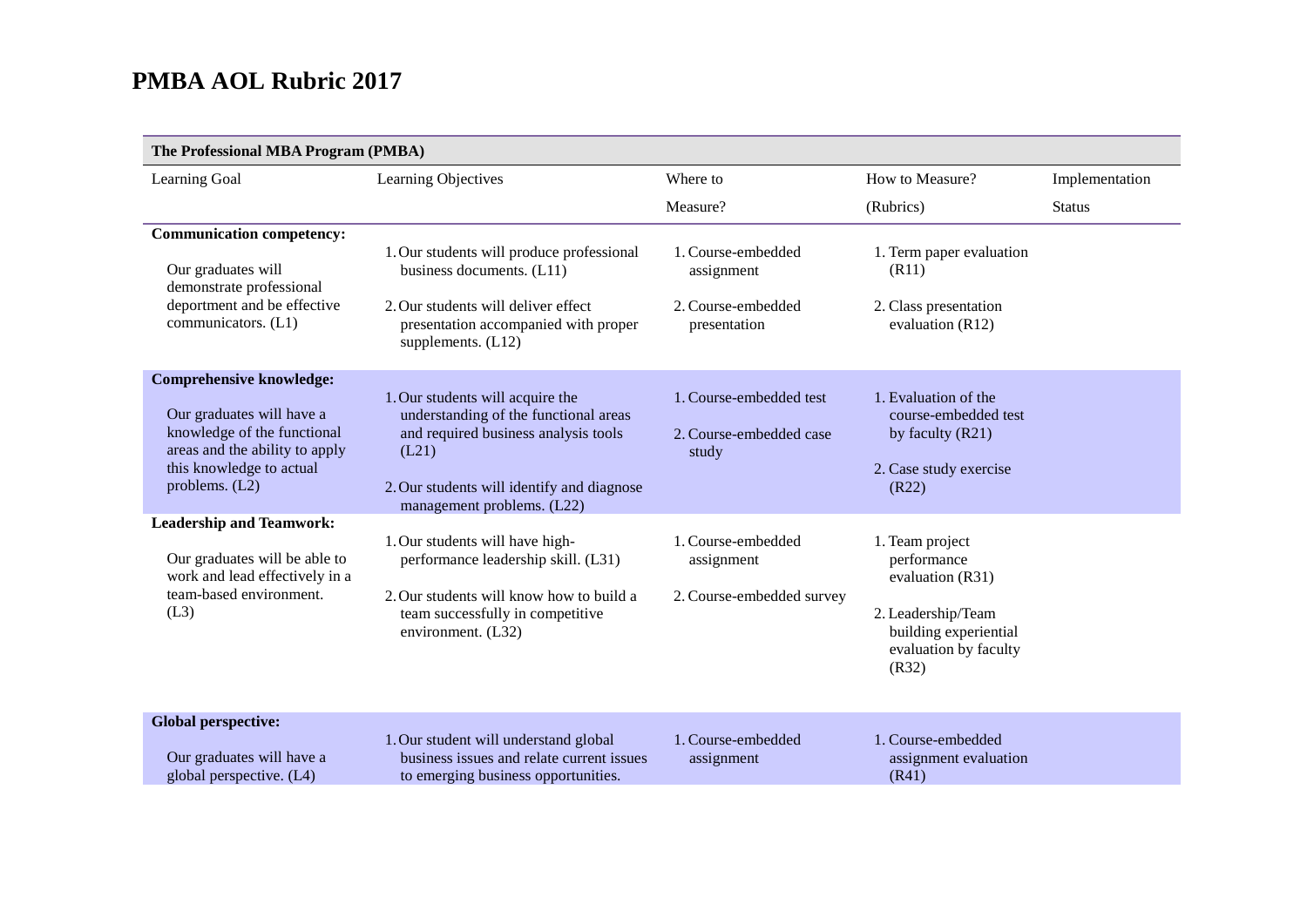|                                                                                          | (L41)<br>2. Our students will have command of<br>business English or other language of<br>major global market. (L42) | 2. Course-embedded<br>presentation | 2. English Presentation<br>evaluation $(R42)$ |
|------------------------------------------------------------------------------------------|----------------------------------------------------------------------------------------------------------------------|------------------------------------|-----------------------------------------------|
| <b>Ethically &amp; Socially Conscious</b>                                                |                                                                                                                      |                                    |                                               |
| <b>Reasoning:</b>                                                                        | 1. Our student will identify ethical and<br>social dilemma and be able to                                            | 1. Course-embedded case<br>study   | 1. Term paper evaluation<br>(R51)             |
| Our graduates will understand<br>the gravity of ethical behavior<br>and corporate social | recognize and evaluate alternative<br>courses of action. (L51)                                                       | 2. Course-embedded test            | 2. Course-embedded<br>Survey $(R52)$          |
| responsibility. (L5)                                                                     | 2. Our students will know the professional<br>code of conduct within their discipline.<br>(L52)                      |                                    | 3. Case study exercise<br>(R53)               |
| <b>Strategic &amp; Analytical</b>                                                        |                                                                                                                      |                                    |                                               |
| <b>Thinking:</b>                                                                         | 1. Our students will be able to<br>strategically analyze business cases and                                          | 1. Course-embedded<br>assignment   | 1. Project Report (R61)                       |
| Our graduates will be able to                                                            | will demonstrate the ability of sound                                                                                |                                    | 2. Assessment of case                         |
| strategically apply their                                                                | business judgment. (L61)                                                                                             | 2. Course-embedded case            | assignments, projects,                        |
| knowledge & skills to solve                                                              |                                                                                                                      | analysis                           | and other analytical                          |
| business problems. (L6)                                                                  | 2. Our students will synthesize different<br>discipline areas. $(L62)$                                               |                                    | assignments $(R62)$                           |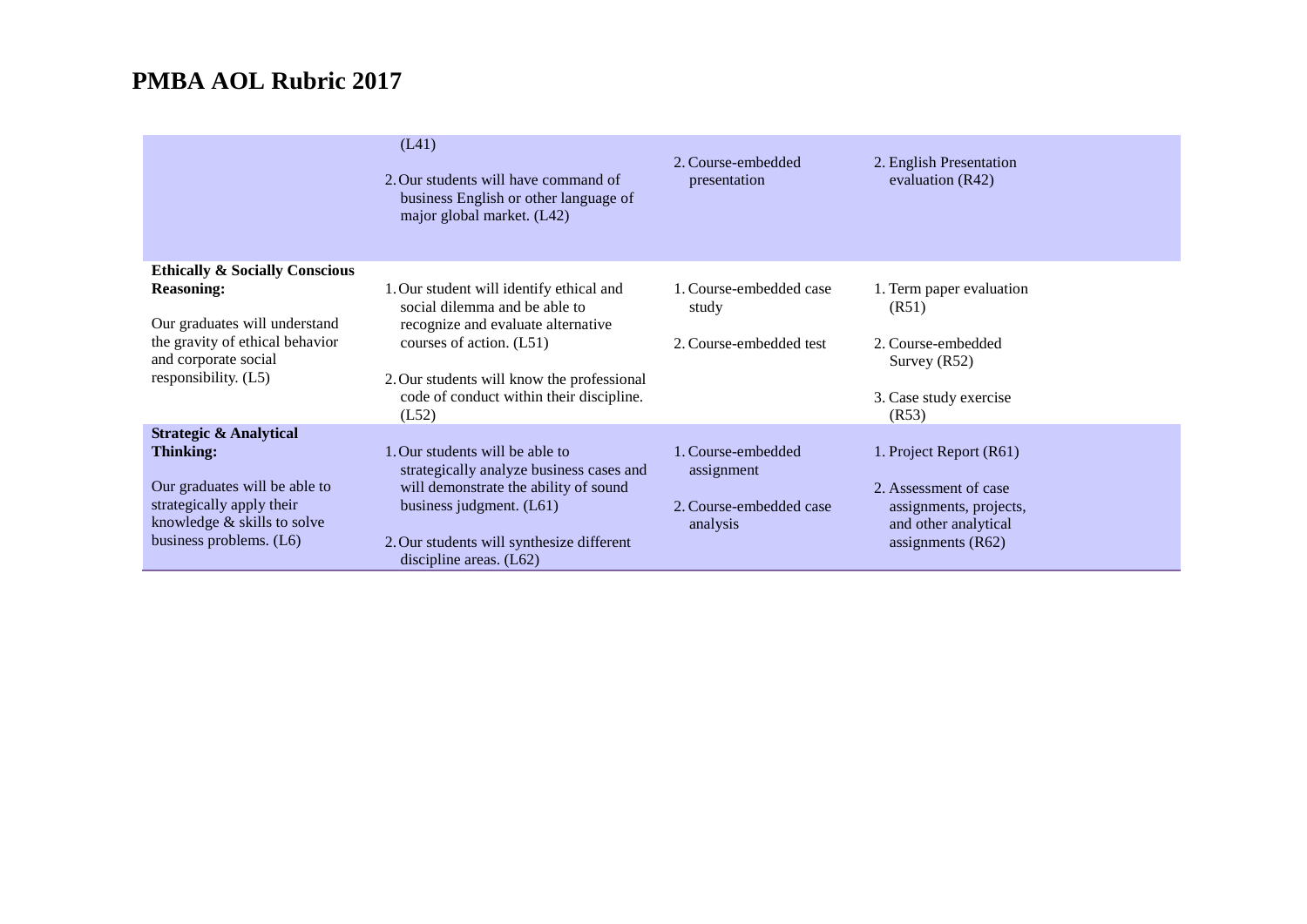### **Rubrics to assess achievements of learning objectives**

### **L1: Communication competency: Our graduates will demonstrate professional deportment and be effective communicators.**

|                           | Performance Levels                          |                                              |                                           |
|---------------------------|---------------------------------------------|----------------------------------------------|-------------------------------------------|
| <b>Traits</b>             | 1 (Fails to Meet Expectations)              | 2 (Meets Expectations)                       | 3 (Exceeds Expectations)                  |
| 1. Clear introduction and | No or unclear introduction, and absence of  | Provides an introduction, present some but   | Provides a coherent introduction and      |
| background                | background information.                     | not all of the key background information.   | addresses key background issues           |
|                           |                                             |                                              | effectively.                              |
| 2. Discipline-related     | Discipline-specific concepts and issues are | Appropriately addresses most of the key      | Appropriately addresses all key           |
| concepts and issues       | not identified or they are identified       | discipline-specific concepts and issues but  | discipline-specific concepts and issues   |
|                           | inappropriately.                            | omits or identifies a few of the minor ones. | and most of the minor ones.               |
| 3. Internally consistent  | Arguments are inconsistent, different parts | Most arguments are consistent, and most      | Arguments presented in the paper are      |
| arguments                 | of the paper do not relate well to each     | parts of the paper are integrated and        | consistent and the different parts of the |
|                           | other and are inconsistent.                 | consistent.                                  | paper are well integrated and             |
|                           |                                             |                                              | consistent.                               |
| 4. Logic and organization | Arguments are poorly organized, do not      | Most but not all of the arguments are well   | All arguments are well organized,         |
|                           | flow well, and are hard to follow.          | organized, flow logically, and are easy to   | flow logically, and are easy to follow.   |
|                           |                                             | follow.                                      |                                           |
| 5 Consistent conclusions  | No or very weak connection between          | Reasonable connection between analysis and   | Very strong connection between            |
|                           | analysis and conclusions                    | conclusions; there may be minor              | analysis and conclusions; there are no    |
|                           |                                             | inconsistencies                              | inconsistencies.                          |
| 6. Style and grammar      | Numerous spelling errors; inappropriate     | Few spelling errors, generally appropriate   | No or very minimal spelling,              |
|                           | grammar, sentence structure, and            | grammar, sentence structure, and             | grammar, sentence structure, and          |

#### **L11. Our students will produce professional business documents.**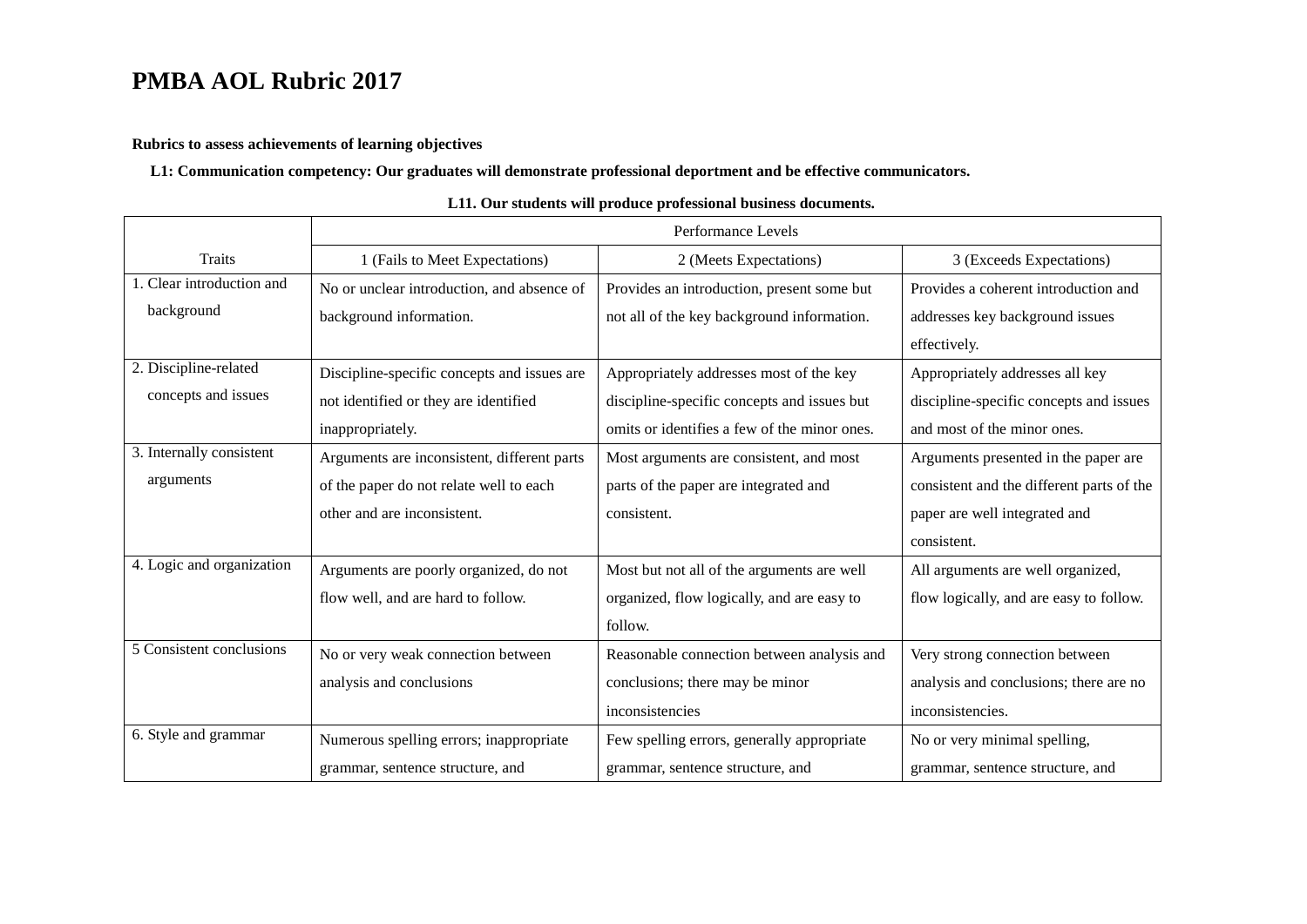|                         | paragraphing used throughout the            | paragraphing.                                  | paragraphing errors.                    |
|-------------------------|---------------------------------------------|------------------------------------------------|-----------------------------------------|
|                         | document.                                   |                                                |                                         |
| 7. Effective literature | No literature or used of inappropriate web- | Uses more than one research source but         | Uses multiple research sources and      |
| search skills           | based sources; sources are not come from    | demonstrates no attempt to incorporate         | makes effective use of current and      |
|                         | professional literature; sources are not    | current information; most sources are          | reliable information; sources are       |
|                         | current and/or relevant.                    | authoritative or come from professional        | authoritative or come from the          |
|                         |                                             | literature; sources are generally current and  | professional literature; includes       |
|                         |                                             | relevant.                                      | current relevant sources.               |
| 8. Documents sources    | No or inconsistent references; evidence of  | Generally includes appropriate citations       | Includes appropriate citations within   |
|                         | plagiarism.                                 | within the document and lists references at    | the documents and lists references that |
|                         |                                             | the end of the documents; references are       | include full bibliographic information  |
|                         |                                             | generally usable but may not contain the full  | for each citation in the document;      |
|                         |                                             | bibliographic information; citations and       | citations and references are consistent |
|                         |                                             | references are generally consistent throughout | throughout the document.                |
|                         |                                             | the documents                                  |                                         |

## **L12: Our students will deliver effect presentation accompanied with proper supplements.**

|                 | Performance Levels                     |                                              |                                    |
|-----------------|----------------------------------------|----------------------------------------------|------------------------------------|
| Traits          | I (Fails to Meet Expectations)         | 2 (Meets Expectations)                       | 3 (Exceeds Expectations)           |
| 1. Organization | No opening statement or irrelevant     | Has opening statement relevant to topic, and | Has a clear opening statement that |
|                 | statement; Loses focus more than once; | gives outline of speech; mostly organized    | catches                            |
|                 |                                        | with some transitions; allows enough time to | audience's interest and gives      |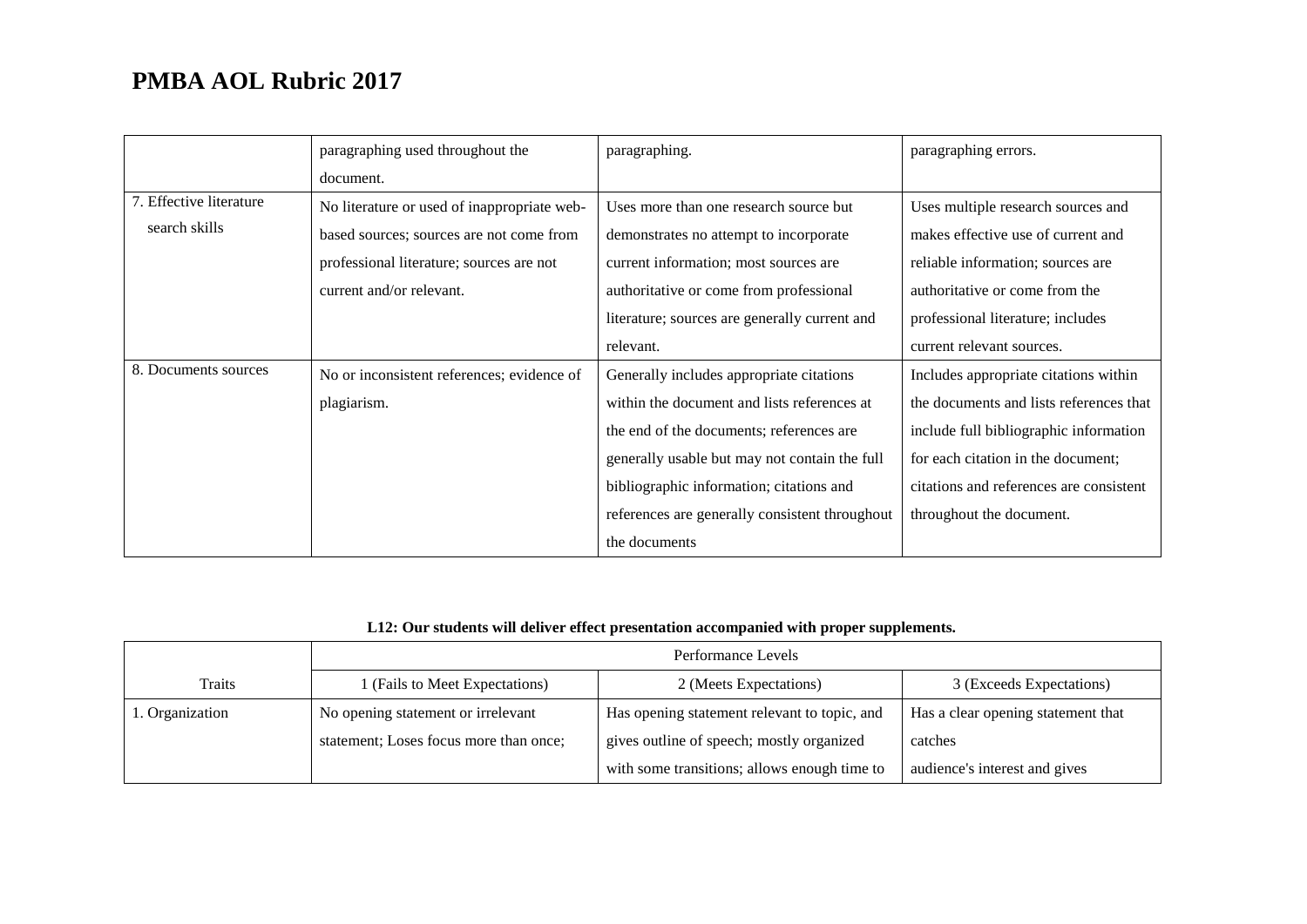|                           | does not manage time effectively.           | deliver speech, although it could have been  | overview; stays focused throughout.     |
|---------------------------|---------------------------------------------|----------------------------------------------|-----------------------------------------|
|                           |                                             | better edited                                | Has transition statement, ties sections |
|                           |                                             |                                              | together; effective time management.    |
| 2. Quality of slides      | Sloppy and/or unprofessional; may be        | Readable, professional, appropriate number   | Readable, professional, imaginative     |
|                           | difficult to read; many slides are          |                                              | and/or high quality (without being a    |
|                           | superfluous.                                |                                              | distraction).                           |
| 3. Voice quality and pace | Demonstrates one or more of the             | Can easily understand; appropriate pace and  | Excellent delivery; conversational,     |
|                           | following: mumbling, too soft, too loud,    | volume; delivery is mostly clear and natural | modulates voice, projects enthusiasm,   |
|                           | too fast, too slow, "umms."                 |                                              | interest, confidence.                   |
| 4. Mannerisms             | Demonstrates one or more distracting        | No distracting mannerisms. Decent posture.   | Uses body language effectively (and     |
|                           | mannerisms, which may include bad           |                                              | naturally) to maintain audience's       |
|                           | posture, shifting feet, etc.                |                                              | interest                                |
| 5. Professionalism        | Makes excuses for the presentation; word    | Treats audience profession-ally, word choice | Treats audience professionally;         |
|                           | choice is not appropriate for audience;     | is acceptable (does not use slang); keeps    | confident, shows command of topic       |
|                           | inappropriately informal, does not stay "in | nervousness under control                    |                                         |
|                           | role."                                      |                                              |                                         |
| 6. Use of media/rapport   | Relies heavily on slides or notes; makes    | Looks at slides to keep on track with        | Slides are use effortlessly to enhance  |
| with audience             | little eye contact; inappropriate number of | presentation; appropriate number of slides;  | speech; speech could be effectively     |
|                           | slides (too many or too few).               | maintains eye contact most of the time.      | delivered without them; perfect eye     |
|                           |                                             |                                              | contact.                                |
| 7. Ability to answer      | Cannot address basic questions.             | Can address most questions with correct      | Answers all questions with relevant,    |
| questions.                |                                             | information                                  | correct information; speaks             |
|                           |                                             |                                              | confidently.                            |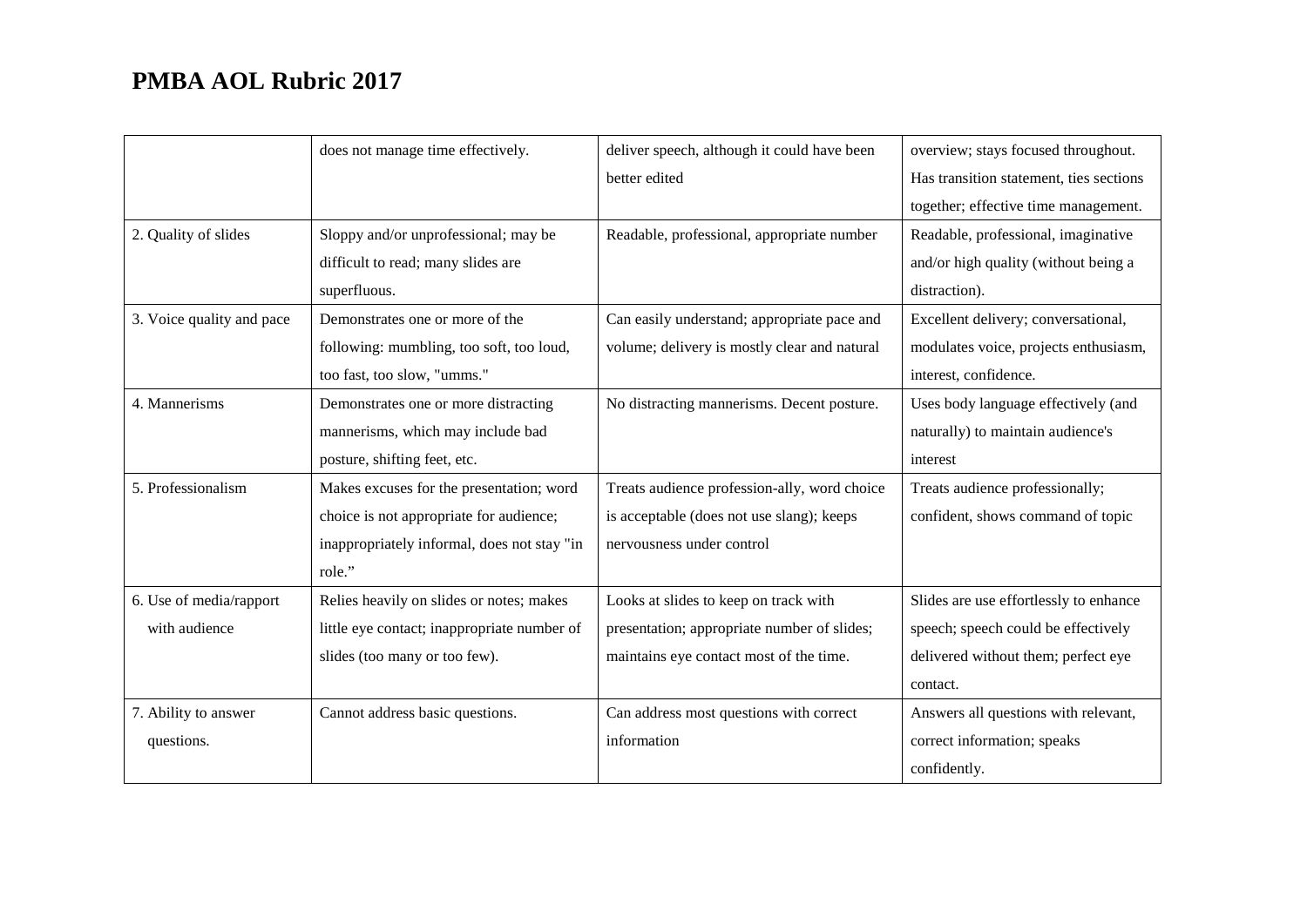**L2: Comprehensive knowledge: Our graduates will have a knowledge of the functional areas and the ability to apply this knowledge to actual problems.**

|                            | Performance Levels                           |                                                      |                                           |
|----------------------------|----------------------------------------------|------------------------------------------------------|-------------------------------------------|
| Traits                     | 1 (Fails to Meet Expectations)               | 2 (Meets Expectations)                               | 3 (Exceeds Expectations)                  |
| 1. Problem/objective       |                                              |                                                      |                                           |
|                            | Does not attempt to or fails to identify and | Summarize issue, though some aspects are             | Clearly identifies the challenge and      |
| finding                    | summarize accurately                         | incorrect or confused                                | subsidiary, embedded, or implicit         |
|                            |                                              |                                                      | aspects of the issues. Identifies         |
|                            |                                              |                                                      | relationships essential to<br>integral    |
|                            |                                              |                                                      | analyzing the issue                       |
| 2. Identification<br>of    | Does not identify alternatives               | Identifies and discusses a set of feasible           | Identifies a set of feasible options that |
| alternative options        |                                              | alternatives                                         | demonstrates creativity and the ability   |
|                            |                                              |                                                      | to integrate knowledge                    |
| 3. Appropriate supporting  | Data/evidence or sources are simplistic,     | Appropriate<br>data/evidence<br><b>or</b><br>sources | Examines evidence and its source;         |
| data/evidence              | inappropriate, or not related topic          | provided, although exploration appears to            | questions its accuracy, relevance, and    |
|                            |                                              | have been routine                                    | completeness                              |
| 4. Quantitative evaluation | Evaluation is poor, not consistent with the  | Evaluation is adequate, relatively consistent        | Evaluation is effective, consistent with  |
|                            | criteria or does not use facts correctly     | with criteria and facts are generally used           | criteria and facts are used correctly     |
|                            |                                              | correctly                                            |                                           |
| 5. Qualitative evaluation  | Evaluation is poor, not consistent with the  | Evaluation is adequate, relatively consistent        | Evaluation is effective, consistent with  |
|                            | criteria or does not use facts correctly     | with criteria and facts are generally used           | criteria and facts are used correctly     |
|                            |                                              | correctly                                            |                                           |
| 6. Advanced analytical     | Does not use any advanced analytical         | Somewhat<br>analytical<br>advanced<br>uses           | Effectively uses advanced analytical      |
| techniques                 | techniques such as statistical analysis and  | techniques such as statistical analysis and          | techniques to analyze data and solve      |

| L21. Our students will use appropriate analytical technique to analyze data and solve business problems. |  |  |
|----------------------------------------------------------------------------------------------------------|--|--|
|----------------------------------------------------------------------------------------------------------|--|--|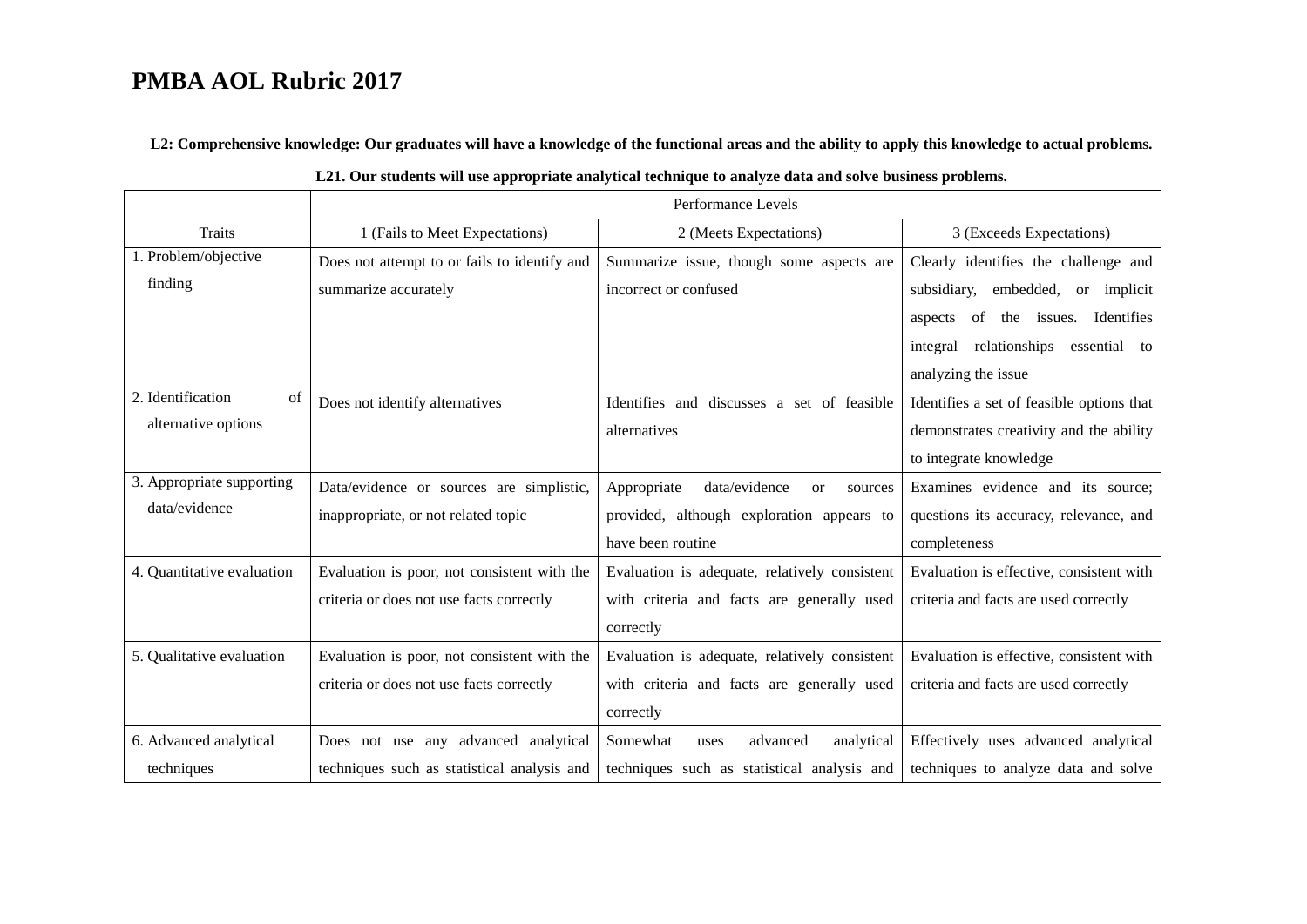|                           | decision science tools                    | decision science tools to analyze data and the problem |                                           |
|---------------------------|-------------------------------------------|--------------------------------------------------------|-------------------------------------------|
|                           |                                           | solve the problem                                      |                                           |
| 7. Logical Analysis       | Analysis is poorly organized and does not | Analysis is reasonably well organized and              | Analysis is very well organized and       |
|                           | flow effectively                          | flow is adequate                                       | flow is effective                         |
| 8. New ideas and analysis | Absence of any new ideas and creative     | Integrates ideas and analytical methods from           | Effectively<br>ideas<br>integrates<br>and |
| methods                   | analytical methods                        | other sources not directly presented in the            | analytical methods from other sources     |
|                           |                                           | case reasonably well                                   | not directly presented in the problem     |

| <b>Traits</b>                                                | <b>Performance Levels</b>                                                                             |                                                                                                                                 |                                                                                                                         |  |
|--------------------------------------------------------------|-------------------------------------------------------------------------------------------------------|---------------------------------------------------------------------------------------------------------------------------------|-------------------------------------------------------------------------------------------------------------------------|--|
|                                                              | 1 (Fails to Meet Expectations)                                                                        | 2 (Meets Expectations)                                                                                                          | 3 (Exceeds Expectations)                                                                                                |  |
| Identify<br>1.<br>management/research<br>issues and concepts | Management/research issues/concepts are<br>not identified or identified inappropriately               | Addresses most of the major management<br>issues/concepts appropriately but omits or<br>inappropriately a few of the minor ones | Addresses all the major<br>management/research issues/concepts<br>and most of the minor ones                            |  |
| 2. Identify alternative<br>options                           | Does not identify alternatives                                                                        | Identifies and discusses a set of feasible<br>alternatives                                                                      | Identifies a set of feasible options that<br>demonstrates creativity and the ability<br>to integrate knowledge          |  |
| 3. Quantitative evaluation                                   | Evaluation is poor, not consistent with the<br>criteria or does not use facts correctly               | Evaluation is adequate, relatively consistent<br>with criteria and facts are generally used<br>correctly                        | Evaluation is effective, consistent with<br>criteria and facts are used correctly                                       |  |
| 4. Qualitative evaluation                                    | Evaluation is poor, not consistent with the<br>criteria incoherent or does not use facts<br>correctly | Evaluation is adequate, coherent, relatively<br>consistent with criteria and facts are generally<br>used correctly              | Evaluation is effective, demonstrates<br>creativity, coherent, consistent with<br>criteria and facts are used correctly |  |

### **L22. Our students will identify and diagnose management problems.**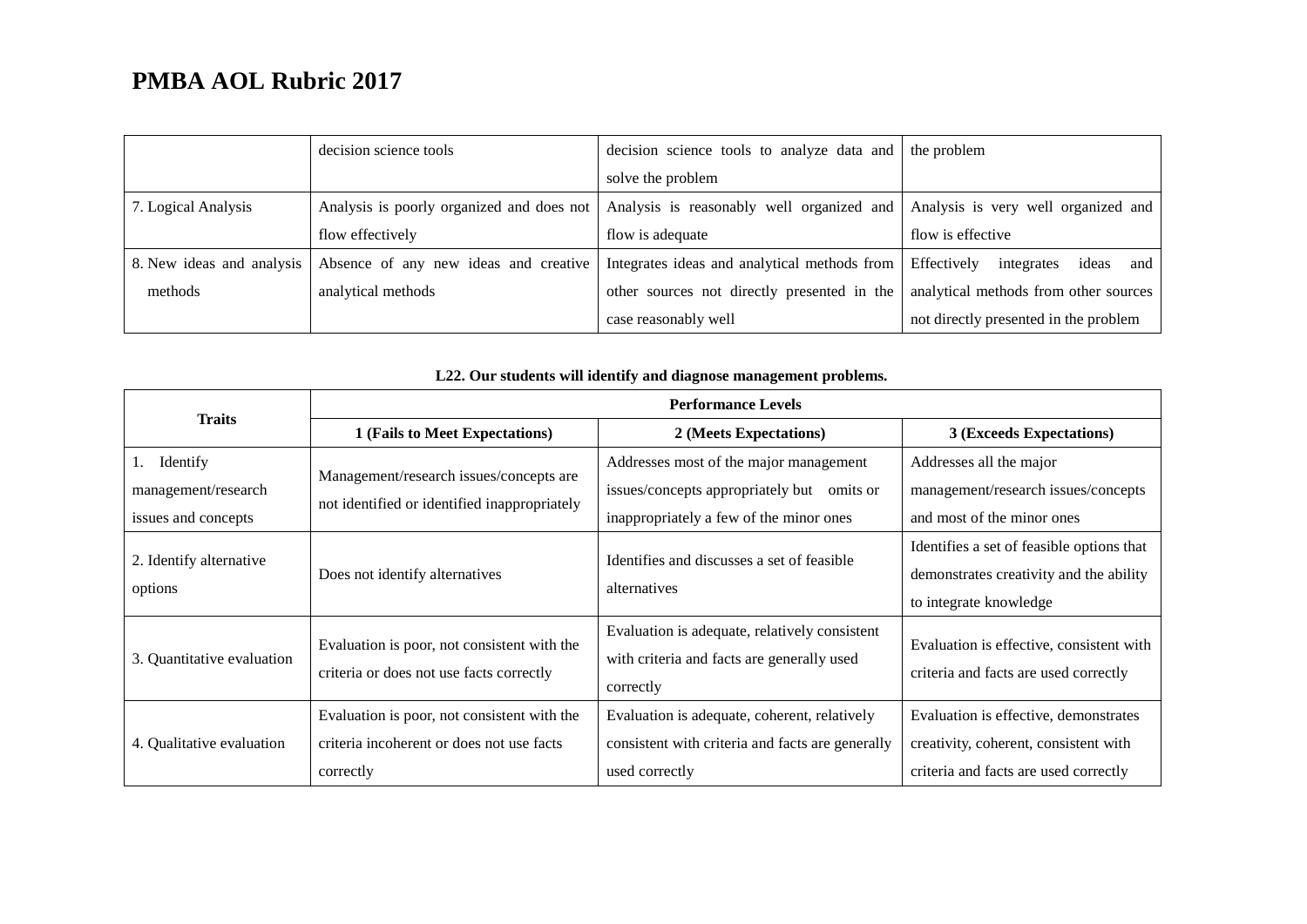| 5. Present and organize  | Analysis is poorly organized and does not                   | Analysis is reasonably well organized and    | Analysis is very well organized and   |
|--------------------------|-------------------------------------------------------------|----------------------------------------------|---------------------------------------|
| work in a logical manner | flow effectively                                            | flow is adequate                             | flow is effective                     |
| 6. Use new ideas and     | Absence of any new ideas and creative<br>analytical methods | Integrates ideas and analytical methods from | Effectively integrates ideas and      |
| analysis methods not     |                                                             | other sources not directly presented in the  | analytical methods from other sources |
| includes in the problem  |                                                             | case reasonably well                         | not directly presented in the problem |

**L3. Leadership and teamwork: Our graduates will use team building and high-performance management behaviors to lead a team task successfully in competitive environment.**

|                                | Performance Levels                         |                                             |                                           |
|--------------------------------|--------------------------------------------|---------------------------------------------|-------------------------------------------|
| <b>Traits</b>                  | 1 (Fails to Meet Expectations)             | 2 (Meets Expectations)                      | 3 (Exceeds Expectations)                  |
| 1. Confidence                  | Gives an impression of reluctance or       | Looks comfortable and confident in          | Uses strong verbal and non verbal         |
|                                | uncertainty about exercising leadership    | exercising leadership duties                | behavior to convey authority and          |
|                                |                                            |                                             | concern                                   |
| 2. Balance between task        | Focuses exclusively on task to be          | Balances the need for task accomplishment   | Assigns tasks to members whose            |
| and interpersonal<br>relations | accomplished without regard to the people  | with the needs of individuals in the group. | unique talents contribute directly to the |
|                                | or focuses exclusively on interpersonal    |                                             | task. Uses positive reinforcement.        |
|                                | relations without regard to task           |                                             | Delegates as needed.                      |
| 3. Ability to listen           | Asks for ideas or suggestions but neglects | Listens actively and shows understanding by | Provides summary of important             |
|                                | to consider them.                          | paraphrasing or by acknowledging and        | discussions at regular intervals          |
|                                |                                            | building on others' ideas.                  |                                           |

### **L31. Out students will have high-performance leadership skill**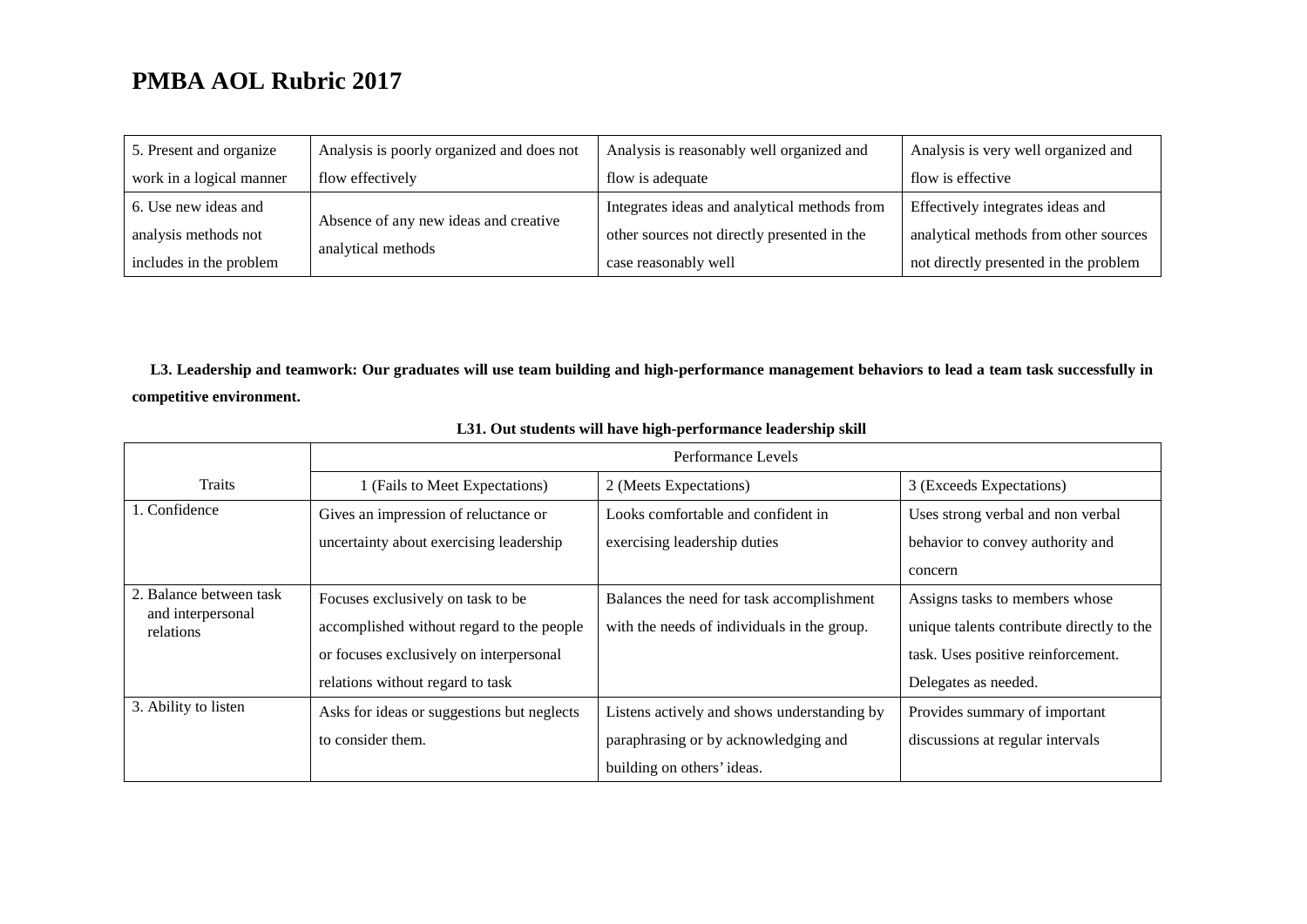| Agenda | $\frac{1}{1}$ Has an incomplete or vague agenda for the $\frac{1}{1}$ | Has a clear agenda for the group | $\sim$<br>Circulates a prepared agenda in |
|--------|-----------------------------------------------------------------------|----------------------------------|-------------------------------------------|
|        | group                                                                 |                                  | advance                                   |

|                         | Performance Levels                        |                                           |                                             |
|-------------------------|-------------------------------------------|-------------------------------------------|---------------------------------------------|
| Traits                  | 1 (Fails to Meet Expectations)            | 2 (Meets Expectations)                    | 3 (Exceeds Expectations)                    |
| 1. Commitment           | Seems reluctant to engage fully in        | Consistently demonstrates commitment to   | Follows up on ideas and suggestions from    |
|                         | discussions and task assignments          | the project by being prepared for each    | previous meetings and reports findings to   |
|                         |                                           | group meeting                             | the group                                   |
| 2. Balance between task | Focuses exclusively on task to be         | Balances the need for task                | Volunteers to assist others and shares      |
| and interpersonal       | accomplished without regard to team       | accomplishment with the needs of          | information openly                          |
| relations               | member or focuses exclusively on          | individuals in the group                  |                                             |
|                         | interpersonal relations without regard to |                                           |                                             |
|                         | task                                      |                                           |                                             |
| 3. Contributions        | Does not offer ideas or suggestions that  | Frequently offers helpful ideas or        | Listens actively and shows understanding    |
|                         | contribute to problem solving             | suggestions                               | by paraphrasing or by acknowledging and     |
|                         |                                           |                                           | building on others' ideas                   |
| 4. Stays on track       | Takes the group off track by initiating   | Introduces suggestions and ideas that are | Uses tact and diplomacy to alert group that |
|                         | conversations or discussions unrelated to | relevant to the task                      | focus has strayed from the task at hand     |
|                         | the task                                  |                                           |                                             |

### **L32. Our students will know how to build a team successfully in competitive environment.**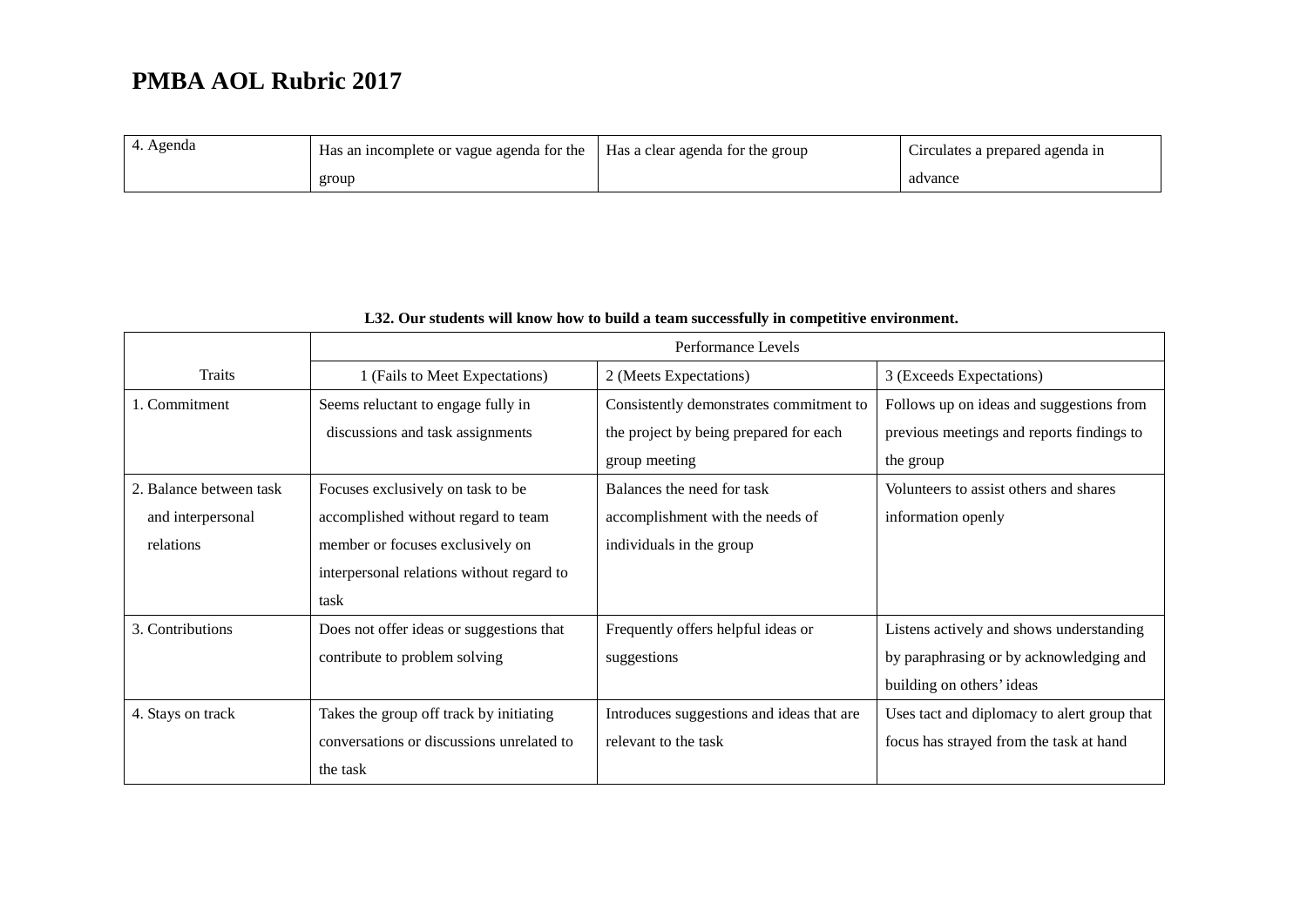### **L4. Global Perspective: Our graduates will have a global perspective.**

|                               |                                          | Performance Levels                        |                                               |  |
|-------------------------------|------------------------------------------|-------------------------------------------|-----------------------------------------------|--|
| <b>Traits</b>                 | 1 (Fails to Meet Expectations)           | 2 (Meets Expectations)                    | 3 (Exceeds Expectations)                      |  |
| 1. Identification of global   | No or incomplete identification of some  | Some identification of most of the        | Clear and detailed identification of relevant |  |
| issues                        | or all of the following relevant global  | relevant issues                           | issues                                        |  |
|                               | issues: economic, cultural, legal,       |                                           |                                               |  |
|                               | demographic                              |                                           |                                               |  |
| 2. Analysis of global issues  | No analysis of impact of relevant global | Some analysis of impact of global issues; | Clear, accurate and detailed analysis of      |  |
|                               | issues; erroneous analysis of impact     | some inaccuracies in analysis             | impact of relevant global issues              |  |
| 3. Application of analysis to | No application of analysis to specific   | Some application of analysis to specific  | Clear application of analysis to global       |  |
| global business situation     | global business situation; incorrect     | global business situation, weak           | business situation; valid conclusions and     |  |
|                               | conclusions or recommendations made.     | conclusions or recommendations made       | good recommendations given                    |  |
| 4. Cultural differences       | Fails to adjust for cultural differences | Some consideration given to cultural      | Extensive consideration given to cultural     |  |
|                               |                                          | differences                               | differences, including appropriate            |  |
|                               |                                          |                                           | modification of communication                 |  |

### **L41. Our student will understand global business issues and relate current issues to emerging business opportunities.**

## **L42. Our students will have command of business English or other language of major global market.**

|              | Performance Levels             |                               |                                              |
|--------------|--------------------------------|-------------------------------|----------------------------------------------|
| Traits       | 1 (Fails to Meet Expectations) | 2 (Meets Expectations)        | 3 (Exceeds Expectations)                     |
| 1. Knowledge | A few of the required elements | Some of the required elements | Most of the required elements (vocabulary, 1 |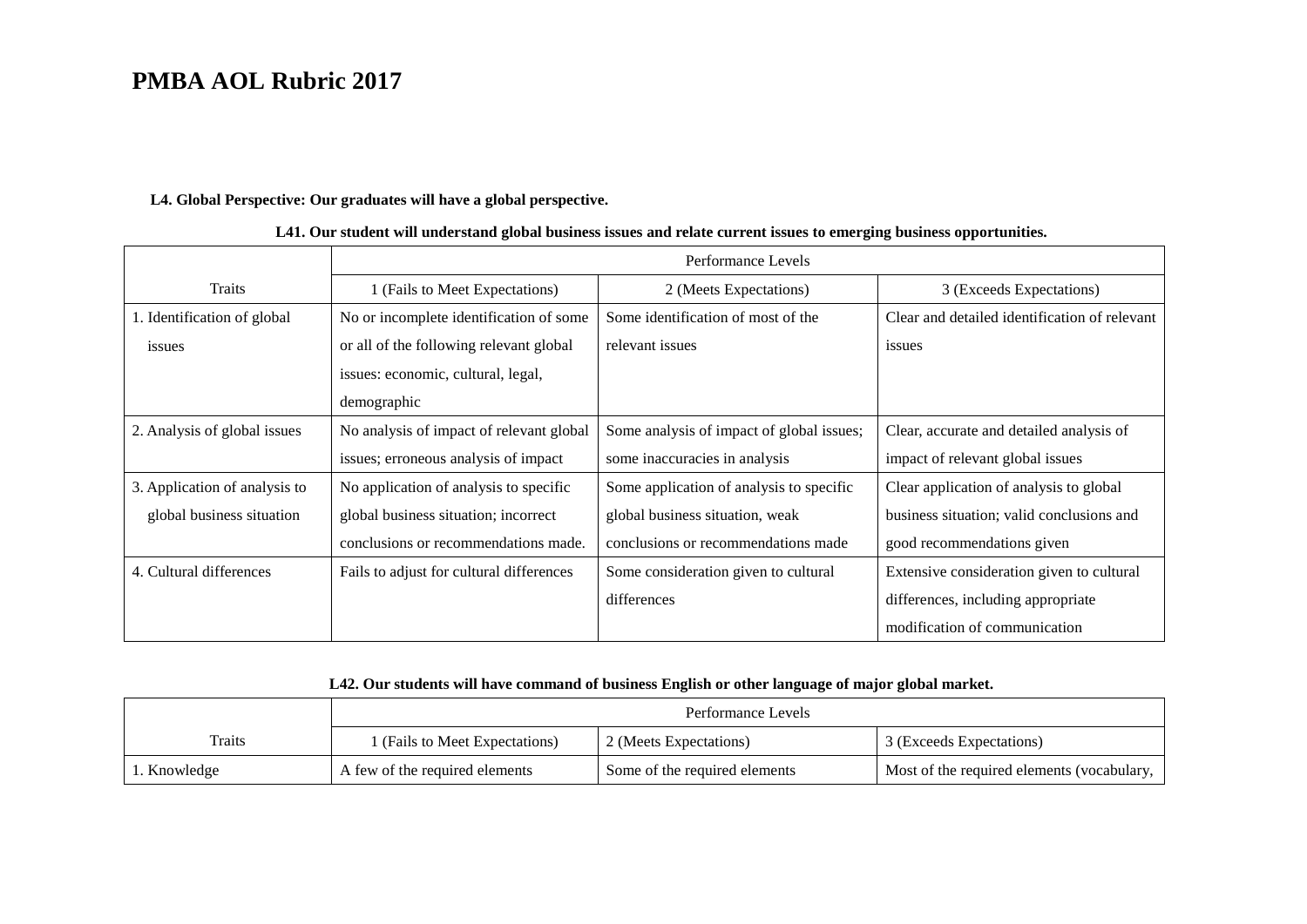|                  | (vocabulary, structures, and/or cultural | (vocabulary, structures, and/or cultural | structure, and/or cultural context) are |
|------------------|------------------------------------------|------------------------------------------|-----------------------------------------|
|                  | context) are complete and correct.       | context) are complete and correct.       | complete and correct.                   |
|                  |                                          |                                          |                                         |
| 2. Comprehension | The response shows little understanding  | The response shows some understanding    | The response for the most part shows    |
|                  | of main ideas and/or details             | of main ideas and details.               | understanding of main ideas and most    |
|                  |                                          |                                          | details.                                |
| 3. Communication | The communication skills and             | The communication skills and strategies  | The communication skills and strategies |
|                  | strategies are minimally evident,        | are somewhat complete, appropriate       | are mostly complete, appropriate and    |
|                  | appropriate, and/or correct.             | and/or correct.                          | correct.                                |
|                  |                                          |                                          |                                         |

## **L5. Ethically & Socially Conscious Reasoning: Our graduates will understand the gravity of ethical behavior and corporate social responsibility**

|  | L51. Our student will identify ethical and social dilemma and be able to recognize and evaluate alternative courses of action. |
|--|--------------------------------------------------------------------------------------------------------------------------------|
|--|--------------------------------------------------------------------------------------------------------------------------------|

|                               | Performance Levels                            |                                            |                                              |
|-------------------------------|-----------------------------------------------|--------------------------------------------|----------------------------------------------|
| Traits                        | (Fails to Meet Expectations)                  | 2 (Meets Expectations)                     | 3 (Exceeds Expectations)                     |
| 1. Identifies Dilemma         | Has a vague idea of what the dilemma          | Identifies<br>including<br>dilemma.<br>the | Describes the dilemma in detail having       |
|                               | and is uncertain what must be<br>is           | pertinent facts, and ascertains what must  | gathered pertinent facts. Ascertains exactly |
|                               | business<br>individual<br>decided<br>or<br>in | be decided in individual or business       | what must be decided in individual or        |
|                               | behavior                                      | behavior                                   | business behavior                            |
| 2. Stakeholders Consideration | Fails to recognize all stakeholders or        | Recognizes stakeholders and explores       | Recognizes all stakeholders and fully        |
|                               | explores consequences and                     | some of the consequences and               | explores consequences and                    |
|                               | threats/opportunities                         | threats/opportunities fairly effectively   | threats/opportunities                        |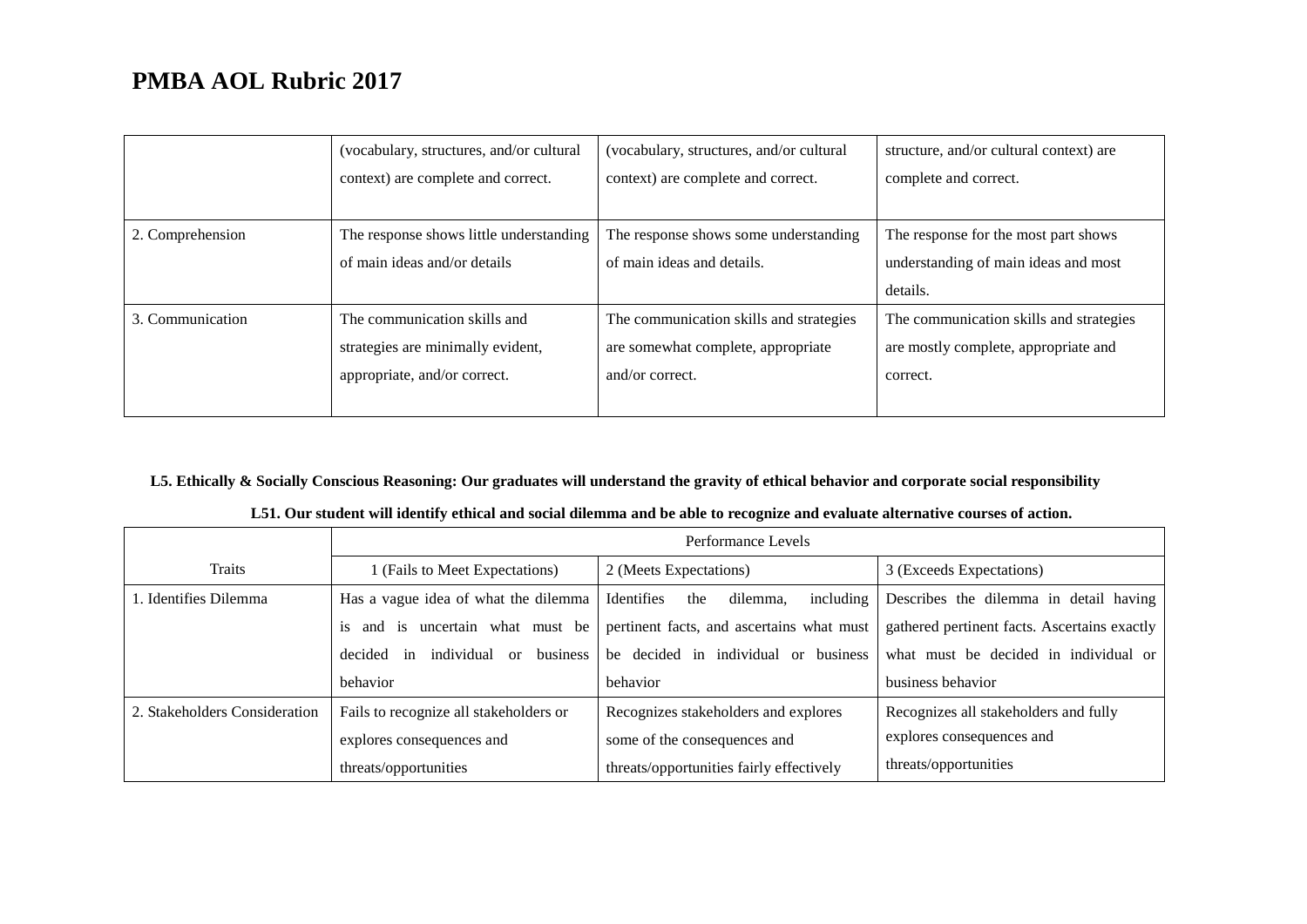|                        | ineffectively                                  |                                           |                                            |
|------------------------|------------------------------------------------|-------------------------------------------|--------------------------------------------|
| 3. Options development | Failed to identify all of the relevant and     | Identified most of the relevant practical | Correctly identified all of the relevant   |
|                        | practical options                              | options, but overlooked some related      | practical options and all of the related   |
|                        |                                                | conceptual problems and issues            | conceptual problems and issues             |
| 4. Options Evaluation  | Failed to provide weightings of various        | Provided some evaluation of ethical and   | Provided appropriate and defensible        |
|                        | ethical and social arguments and               | social reasons and arguments, but         | evaluations for all relevant arguments     |
|                        | reasons                                        | overlooked important factual or logical   | noting wherever necessary factual          |
|                        |                                                | errors in some reasons                    | assumptions, logical errors, or conceptual |
|                        |                                                |                                           | confusions.                                |
| 5. Decision and Action | <b>Has</b><br>difficulty<br>identifying<br>and | Formulates an implementation plan that    | Formulates an implementation plan that     |
|                        | of<br>from<br>appropriate<br>action<br>course  | delineates the execution of the decision  | delineates the execution of the decision   |
|                        | among options                                  |                                           | and that evidences a thoughtful reflection |
|                        |                                                |                                           | on the benefits and risks of action        |

## **L52. Our students will know the professional code of conduct within their discipline**

|                  | Performance Levels                      |                                          |                                            |
|------------------|-----------------------------------------|------------------------------------------|--------------------------------------------|
| Traits           | (Fails to Meet Expectations)            | 2 (Meets Expectations)                   | 3 (Exceeds Expectations)                   |
| l. Importance    | Somewhat appreciates the importance     | Mostly appreciates the importance to     | Fully appreciates the importance of        |
|                  | of keeping professional code of conduct | keep professional code of conduct        | keeping professional code of conduct.      |
|                  |                                         |                                          |                                            |
| 2. Understanding | Somewhat understands the detailed       | Mostly understands the detailed contents | Fully understands the detailed contents of |
|                  | contents of professional code of        | of professional code of conduct          | professional code of conduct.              |
|                  | conduct                                 |                                          |                                            |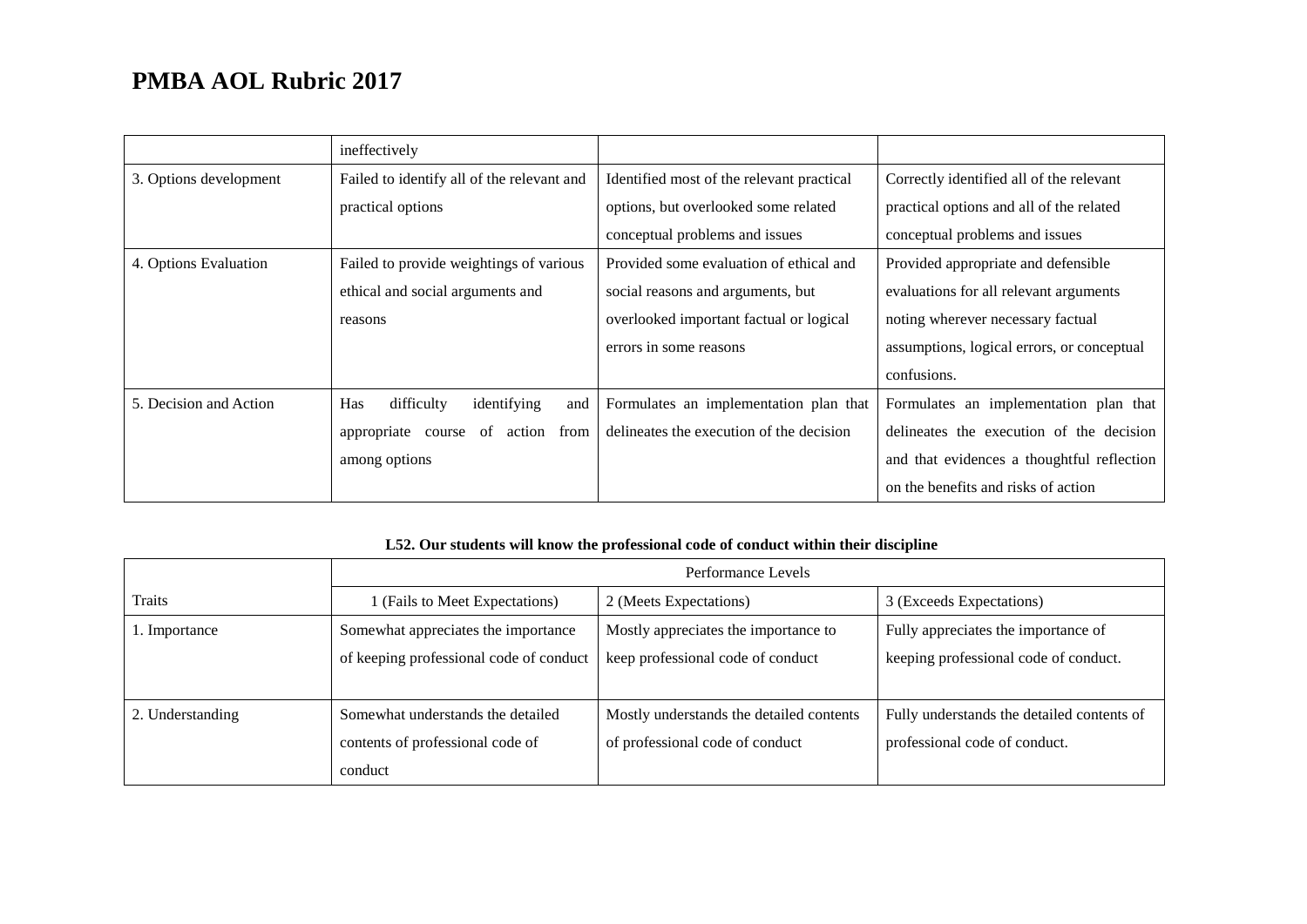### **L6. Strategic & Analytical Thinking: Our graduates will be able to strategically apply their knowledge & skills to solve business problems.**

|                               |                                            | Performance Levels                         |                                              |
|-------------------------------|--------------------------------------------|--------------------------------------------|----------------------------------------------|
| <b>Traits</b>                 | 1 (Fails to Meet Expectations)             | 2 (Meets Expectations)                     | 3 (Exceeds Expectations)                     |
| 1. Factual knowledge          | Shows little knowledge of case facts,      | Shows solid understanding of case facts    | Shows through grasp of case facts and        |
|                               | makes factual mistakes                     |                                            | offers additional factual knowledge about    |
|                               |                                            |                                            | company or industry                          |
| 2. Application of strategic   | Misuses strategic analysis tools,          | Appropriately strategic analysis tools,    | Shows strong understanding and               |
| analytical Tools              | concepts, and techniques                   | concepts, and techniques                   | application of strategic analysis tools,     |
|                               |                                            |                                            | concepts, and techniques                     |
| 3. Application of financial   | Fails to incorporate financials into case  | Shows knowledge of ratios and trend        | Applies ratios and trend analysis to         |
| analysis                      | analysis or shows only limited attempts    | analysis; demonstrates understanding of    | develop sound judgments about company        |
|                               | to understand financials                   | firm's financial standing                  | situation and prospects; presents financial  |
|                               |                                            |                                            | analysis professionally                      |
| 4. Identification of case     | Neglects to identify case issues;          | Clearly identifies the key issues in the   | Develops a well-integrated statement of      |
| problems/issues               | recounts facts of case with little         | case and demonstrates understanding of     | the complex issues of the case and           |
|                               | analysis                                   | company's decision situation               | demonstrates understanding of situation      |
| 5. Generation of alternatives | Identifies weak or infeasible              | Generates 2 or 3 feasible alternatives for | Develops 2 or 3 insightful alternatives for  |
|                               | alternatives with little attention to case | resolving the key issues of the case       | resolving the issues; offers specificity and |
|                               | issues                                     |                                            | originality                                  |
| 6. Recommendations            | Offers weak recommendations or pays        | Provides well-reasoned recommendations     | Integrates alternatives into a well-         |

### **L61. Our students will be able to strategically analyze business cases and will demonstrate the ability of sound business judgment.**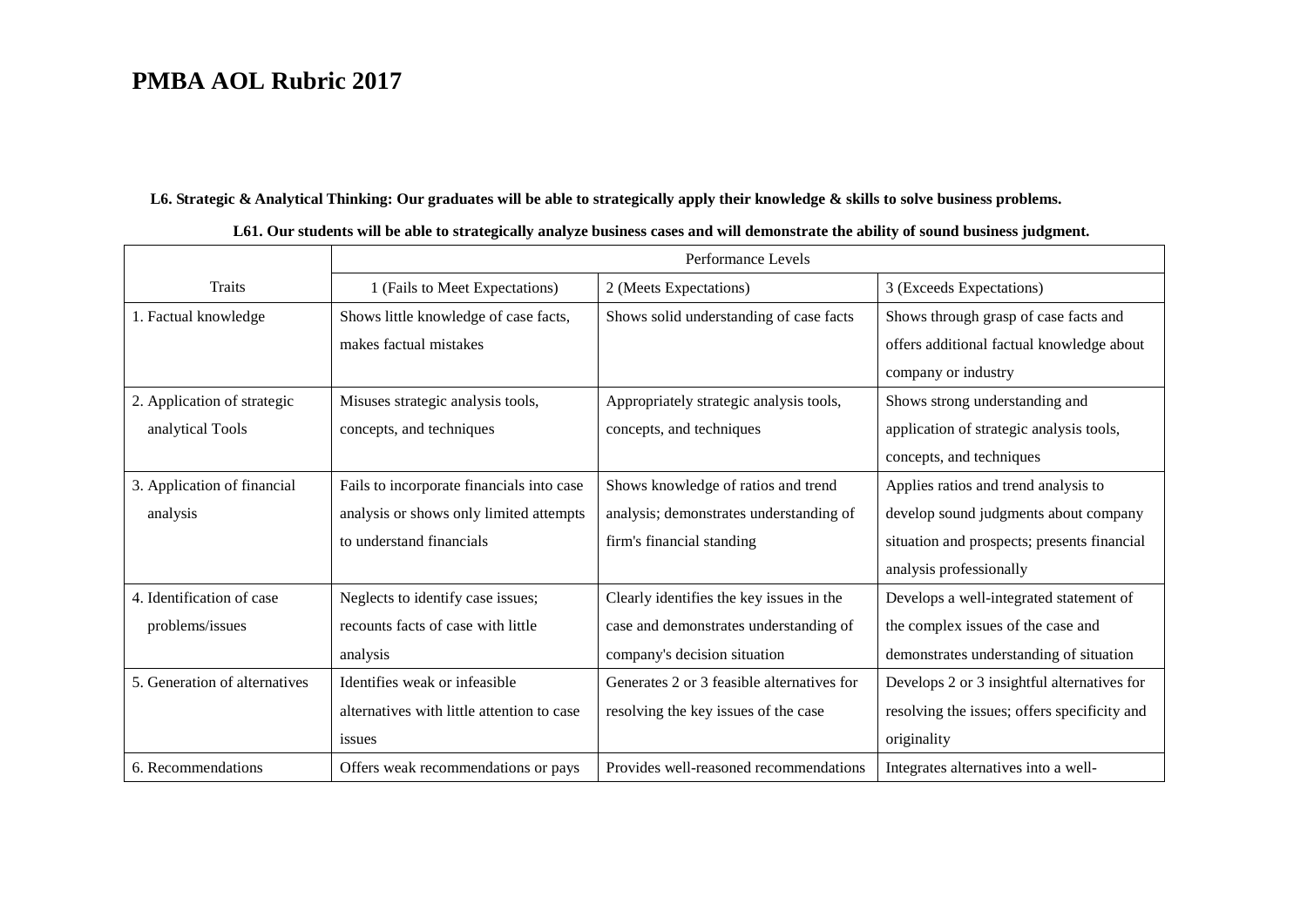|                      | little attention to addressing case issues | that follow from the preceding analysis | developed action plan; offers specificity, |
|----------------------|--------------------------------------------|-----------------------------------------|--------------------------------------------|
|                      |                                            | and clearly address case issues; no     | priorities, and sequencing of actions      |
|                      |                                            | surprises                               |                                            |
| 7. Business judgment | Shows little attention to presenting       | Provides good arguments backed up with  | Provides strong rationale and convincing   |
|                      | sound arguments or backing up ideas        | factual knowledge, analysis, and        | arguments throughout; demonstrates sound   |
|                      | with analysis; offers "I think"            | persuasive rationale                    | business judgment                          |
|                      | statements                                 |                                         |                                            |

## **L62. Our students will synthesize different discipline areas.**

|                             |                                       | Performance Levels                      |                                              |
|-----------------------------|---------------------------------------|-----------------------------------------|----------------------------------------------|
| Traits                      | 1 (Fails to Meet Expectations)        | 2 (Meets Expectations)                  | 3 (Exceeds Expectations)                     |
| 1. Consideration            | Deals only with a single perspective  | Begins to relate alternative views from | Addresses perspectives noted previously,     |
|                             | and fails to discuss possible         | other disciplines to qualify analysis.  | and additional diverse perspectives other    |
|                             | perspectives from other disciplines.  |                                         | disciplines to qualify analysis.             |
| 2. Management principle     | Lacks understanding of basic          | Shows clear comprehension of basic      | Integrates and applies basic management      |
|                             | management principles and strategic   | management principles and strategic     | principles and strategic thinking approach   |
|                             | thinking approach                     | thinking approach.                      | across multiple disciplines.                 |
| 3. Discipline knowledge     | Does not incorporate appropriate      | Somewhat applies appropriate            | Clearly and reflectively applies appropriate |
|                             | argumentation and methodology of      | argumentation and methodology of other  | argumentation and methodology of other       |
|                             | other disciplines                     | disciplines                             | disciplines                                  |
| 4. Intellectual sensitivity | Does not yet demonstrate intellectual | Somewhat Demonstrates intellectual      | Demonstrates a high degree of intellectual   |
|                             | acuity, imagination, and sensitivity. | acuity, imagination, and sensitivity.   | acuity, imagination, and sensitivity.        |